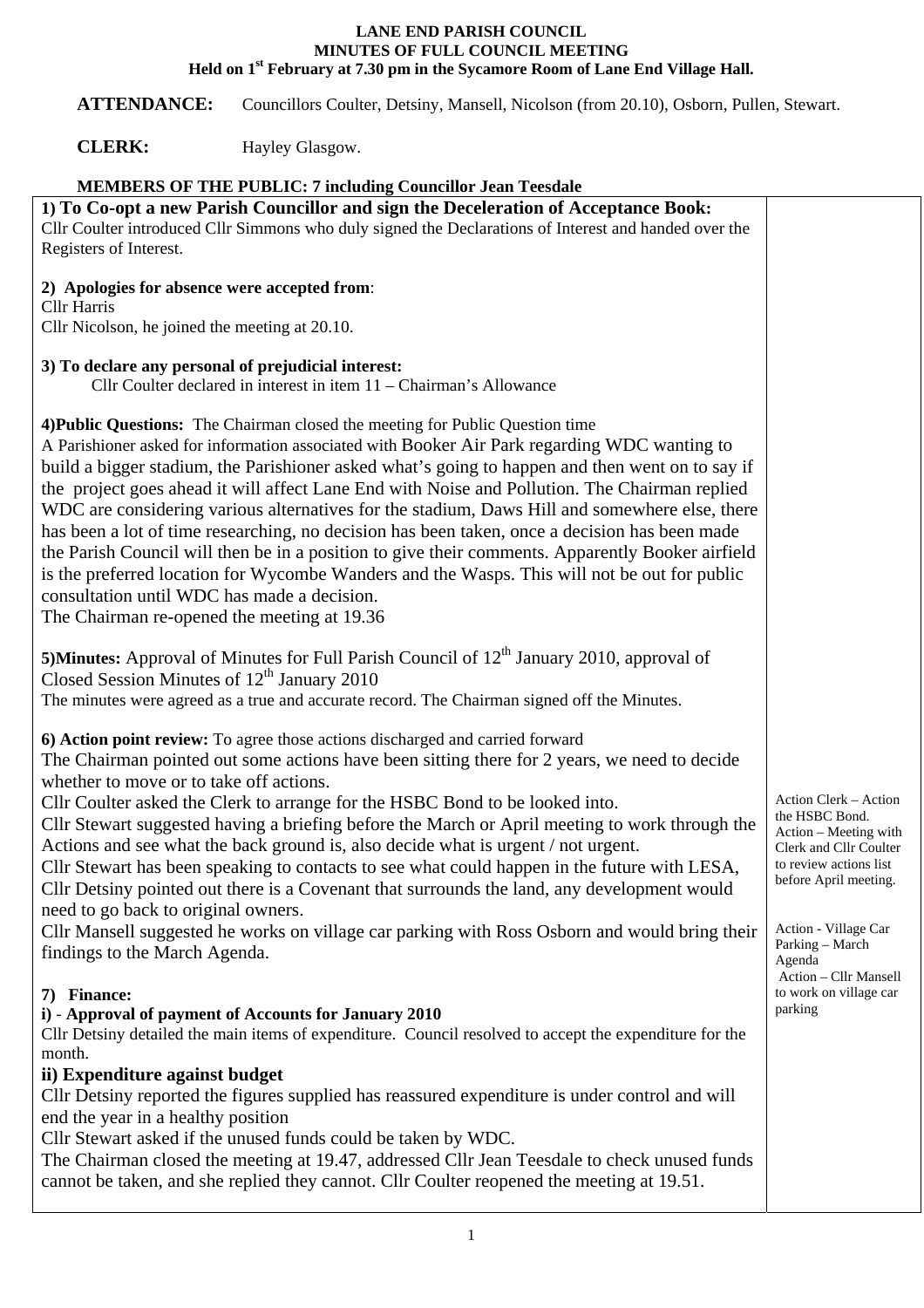| 8) Freedom of Information Act<br>With the agreement of Council, Cllr Detsiny moved this from closed to open session and read a short |                                   |
|--------------------------------------------------------------------------------------------------------------------------------------|-----------------------------------|
| statement.                                                                                                                           |                                   |
| He noted that Councillors would be aware that last year, we had long and sometimes difficult                                         |                                   |
| conversations and meetings with the Parochial Church Council. At this time the Council had received a                                |                                   |
| request for information from a Parishioner under the Freedom of Information Act.                                                     |                                   |
| This information was provided by our Clerk but it had been a long and arduous task to supply                                         |                                   |
| everything that had been requested.                                                                                                  | Action – Clerk to send            |
| The Clerk had advised Council that it should charge the Parishioner for the time involved in complying                               | refund                            |
| with the request because of the amount of work involved and because she believed that the request was                                |                                   |
| "vexatious" and in those circumstances our costs should be recouped. She had reached this conclusion                                 |                                   |
| after taking advice from BALC and other sources.                                                                                     |                                   |
| The Parishioner was invoiced and re-paid our costs, which were a little over £100.                                                   |                                   |
| Cllr Detsiny advised Council that our subsequent interim, but very experienced Clerk, was and still is,                              |                                   |
| uneasy about this. She had only recently attended a course where it had been made clear that one could                               |                                   |
| not normally charge for Freedom of Information requests. Although she therefore believes that we                                     |                                   |
| should refund the money, she acknowledges however that one might be able to charge if the request had                                |                                   |
| been formally deemed to be vexatious.                                                                                                |                                   |
| The Council minutes of that time only state that the request was "possibly vexatious". In other words                                |                                   |
| whilst a number of Councillors may have thought it was vexatious, as Cllr Detsiny confirmed he had                                   |                                   |
| himself, the agreed Council minutes do not confirm this.                                                                             |                                   |
| Cllr Detsiny stated that Council is now confronted by different advice which is potentially conflicting                              |                                   |
| but it was the view of the Chairman and himself that Council should refund the money because in                                      |                                   |
| matters of this nature we feel it should give Parishioners the benefit of any doubt. Cllr Detsiny stated                             |                                   |
| that whilst he would have preferred not to be making this recommendation to Council he believed it to                                |                                   |
| be the wisest and most sensible course of action.                                                                                    |                                   |
| In reaching this recommendation he stressed that the apparent contrary advice given by our previous                                  |                                   |
| Clerk was genuine and what she strongly believed. Cllr Detsiny stated that he believed it was essential                              |                                   |
| that Council decided on this matter at this meeting because our new Clerk, who of course is still on a                               |                                   |
| very steep learning curve, is having to spend, a great deal of time on this issue which time could be                                |                                   |
| spent on more productive Council Business.                                                                                           |                                   |
| Council resolved that a sum of $£109.07$ should be accordingly refunded to the Parishioner.                                          |                                   |
|                                                                                                                                      |                                   |
| 9) Grass Cutting – To consider if Council should put this out for tender and if the number of                                        | Action - Grass cuttings           |
| cuts per year is still appropriate.                                                                                                  | increase – March                  |
| Last year grass cuttings was put out to tender in December 2008, the Council appointed Daniel                                        | Agenda - Closed                   |
| Rooke on a one year term with a maximum of three years.                                                                              | Session                           |
| Council agreed in principle to extend the contract with Daniel Rooke subject to consideration of                                     |                                   |
|                                                                                                                                      |                                   |
| any proposed increase which would be discussed in closed session.                                                                    |                                   |
|                                                                                                                                      |                                   |
| 10) Committee Structure – To consider the Committee Structure                                                                        | Action - Cllr Coulter to          |
| Cllr Mansell reported he had nothing to discuss regarding the Open Spaces Committee at this                                          | action projects and<br>priorities |
| time.                                                                                                                                | Clerk to add this to              |
| The Committee Structure is currently in abeyance. Planning has been brought into the main                                            | March or April agenda             |
| frame of the meeting and is working well. Cllr Coulter suggested the Council's projects and                                          |                                   |
| priorities should be looked at and someone on the Council should be appointed to take the lead                                       |                                   |
| on specific projects. This should be considered again at a later meeting either March or April,                                      |                                   |
| and a mini report needs to be produced before May AGM.                                                                               |                                   |
|                                                                                                                                      |                                   |
| 11) To agree to pay the Chairman's allowance and to set the figure                                                                   |                                   |
| Council resolved to pay the figure should be £150 for 2009/10 and 2010/11 for the Chairman's                                         | Action – Clerk to give            |
|                                                                                                                                      | Chairman the 2010                 |
| Allowance                                                                                                                            | allowance cheque                  |
|                                                                                                                                      |                                   |
|                                                                                                                                      |                                   |
|                                                                                                                                      |                                   |
|                                                                                                                                      |                                   |
|                                                                                                                                      |                                   |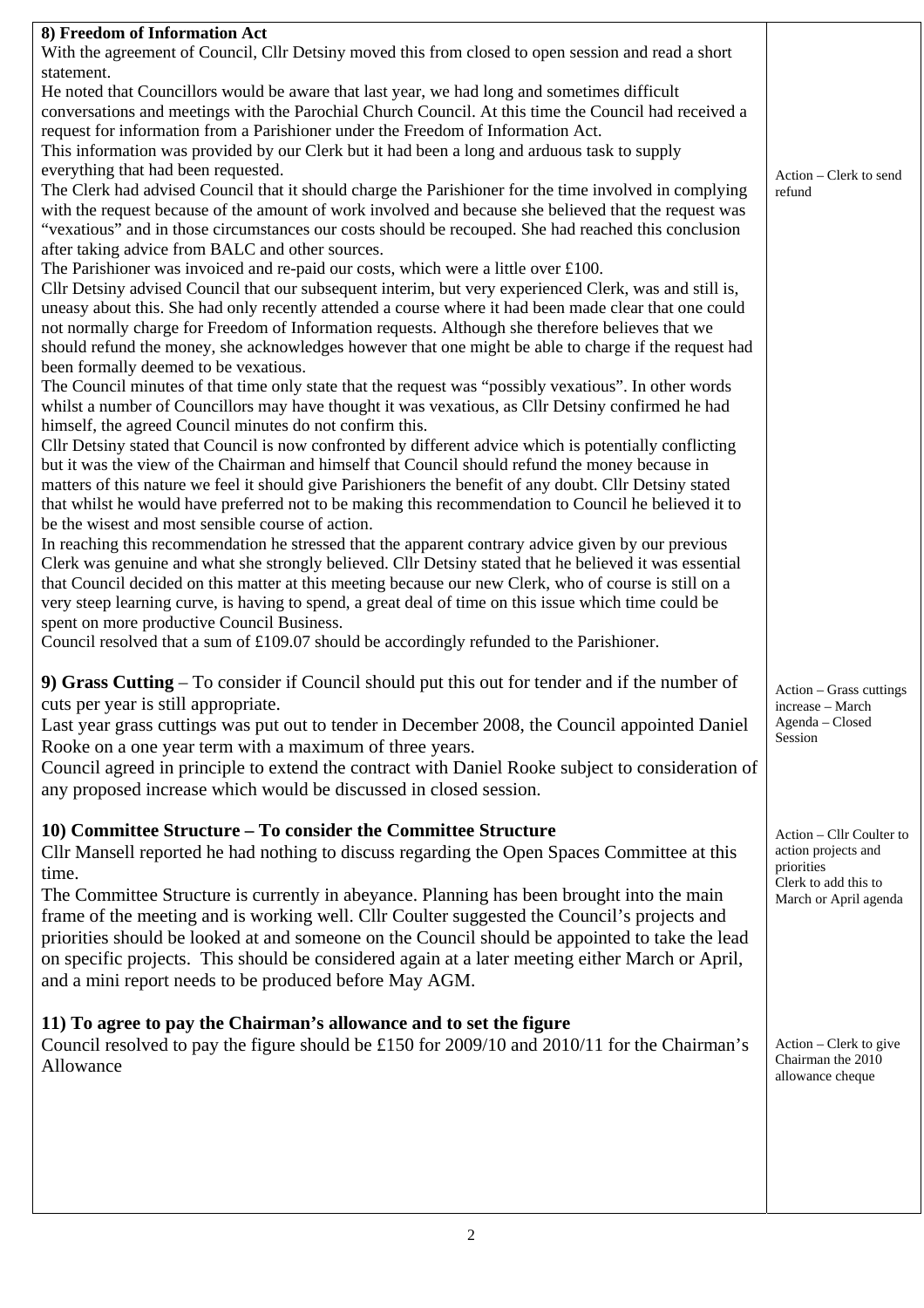| 12) To consider the purchase of a grit bin for Nursery Drive<br>Residents have experienced difficulty in the snow recently, they haven't been able to get their<br>cars out of the road. Residents have asked if the Parish Council would fund the provision of a<br>grit bin. The Council discussed that Nursery Drive is a private road and therefore the purchase<br>of the grit bin and the re-filling of the grit bin could not be funded by BCC. It was decided the<br>Parish Council would not approve this request as if they did support this one request a lot of<br>other private roads could come forward requesting the same and this would lead to a lot of<br>money being spent.                                                                                                                                                                                                                                                                                                                                                                                                                                                                                                                                                                                                                                                                                                                                                                                                                                                                                                                                                                                                                                                                                                                                                                                                                                                                                                                                                      | Action - Clerk to send a<br>letter to Si Khan and the<br>Parishioner at Nursery<br>Drive who made the<br>request     |
|------------------------------------------------------------------------------------------------------------------------------------------------------------------------------------------------------------------------------------------------------------------------------------------------------------------------------------------------------------------------------------------------------------------------------------------------------------------------------------------------------------------------------------------------------------------------------------------------------------------------------------------------------------------------------------------------------------------------------------------------------------------------------------------------------------------------------------------------------------------------------------------------------------------------------------------------------------------------------------------------------------------------------------------------------------------------------------------------------------------------------------------------------------------------------------------------------------------------------------------------------------------------------------------------------------------------------------------------------------------------------------------------------------------------------------------------------------------------------------------------------------------------------------------------------------------------------------------------------------------------------------------------------------------------------------------------------------------------------------------------------------------------------------------------------------------------------------------------------------------------------------------------------------------------------------------------------------------------------------------------------------------------------------------------------|----------------------------------------------------------------------------------------------------------------------|
| 13) Proposed Pedestrian Refuge – To consider and agree the way forward<br>Cllr Coulter confirmed that on Wednesday 27/01/10 members from the Parish Council had a meeting<br>with BCC Highways Department. Attendances were Cllr Coulter, Cllr Osborn, Hayley Glasgow (Clerk),<br>Ross Osborn, Ken Edwards, Nigel King (retired traffic engineer), David Lemon (BCC)<br>Ken Moloughney (BCC).<br>Cllr Coulter reported that under the Delegated Budget Scheme we made a bid in December<br>2008 for 2 Pedestrian Refuges, one being on Church Road and the other on Park Lane. The bid<br>was agreed in April 2009 and work had to be undertaken by March 2010. In December 2009<br>BCC Highways Department said they couldn't agree for a Pedestrian Refuge to be put on<br>Church Road as some lorries wouldn't be able to turn. The proposal was to take out the<br>disabled parking bay outside the newsagent or move it over, this would be where there is<br>already limited parking.<br>It was put to BCC Highways Department that they should look at extending the curbing on the<br>Pharmacy side of the junction, squaring it off would then force people to slow down as they<br>turned into Church Road, BCC Highways Department have agreed to take this away look at it<br>and come back to us.<br>The Parish Council also learned that the there were problems with the Pedestrian Refuge on<br>Park Lane as well, this was a great disappointment. BCC Highways Department has stated the<br>road width isn't sufficient to put a Pedestrian Refuge in. The Parish Council asked if the bus<br>shelter could be moved therefore allowing the Pedestrian Refuge room to be put in place, BCC<br>Highways Department will consider this.<br>Council agreed that Cllr Coulter should take this matter up with BCC Highways Department.<br>Cllr Coulter Closed the meeting for a few minutes while Cllr Jean Teesdale suggested<br>contacting Cllr Val Letheren, Cabinet Member, Transport, BCC.<br>Cllr Coulter re-opened the meeting. | Action - Cllr Coulter to<br>write letter to BCC<br>Highways Department.<br>Action - Clerk to<br>contact Val Letheren |
| 14) To agree advertising rates for Clarion – rates for 2010<br>The advertising rates are quite similar compared to those in 2009.<br>The breakdown includes an increase of £5 for a full page yearly advert in the magazine also an<br>increase of approximately £15 for one off rates.<br>The Clarion should break even. Village View is another magazine within the Parish, it was<br>discussed that Clarion and Village View can co-exist together<br>Council approved the increase.<br>15) Clerk's report: including Correspondence and Reports received (List as pre-reading,<br>items will be circulated by the Clerk on request)<br>The Clerk added one item to the report which was the new pay procedure. Pay cheques<br>previously were signed monthly at the Planning Committee, since the Parish Council isn't<br>holding Planning Committees at present the Clerk advises it will be more practical for the pay<br>cheques to be signed at the Parish Council Meeting and dated for the 25 <sup>th</sup> of each month. The<br>Clerk will keep the pay cheques in a safe place and will not issue them before this date, the<br>Clerk confirms she has checked the Financial Regulations and this can be changed.<br>Council approved the change in the pay procedures.<br>Cllr Coulter asked the Clerk when Natural England will pay their donation towards Moorend                                                                                                                                                                                                                                                                                                                                                                                                                                                                                                                                                                                                                                                                    |                                                                                                                      |

Common, the Clerk has already been advised by Natural England the monies would be paid into the account within the next few weeks.